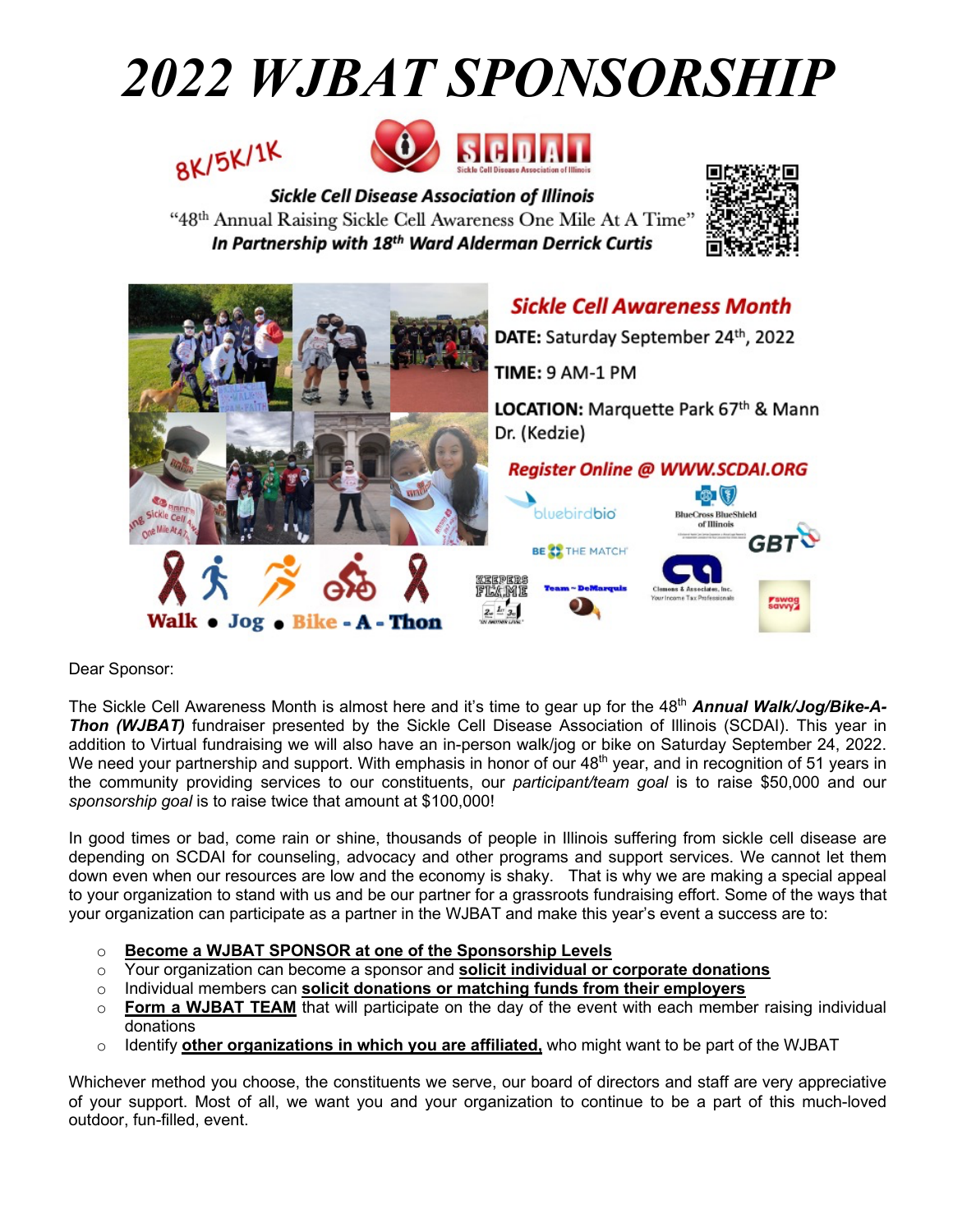As always, in return for your sponsorship, your organization's name will appear on event-related printed materials, i.e., checkpoint (s) signage, advertisements, posters, handbills, press releases, website, Facebook and Twitter marketing. Your organization's name and logo will also be embossed on the event t-shirt. Whether this is your first time as a sponsor or you have supported us in the past, the constituents we serve, our board of directors and the SCDAI staff are very appreciative and we thank you in advance.

This package also contains information about sickle cell disease, the Sickle Cell Disease Association of Illinois and the Walk/Jog/Bike-A-Thon event. If additional materials and or information are needed, please feel free to contact me at (773) 526-5016.

Sincerely,

Jazana Hughes

TaLana Hughes, MPH Executive Director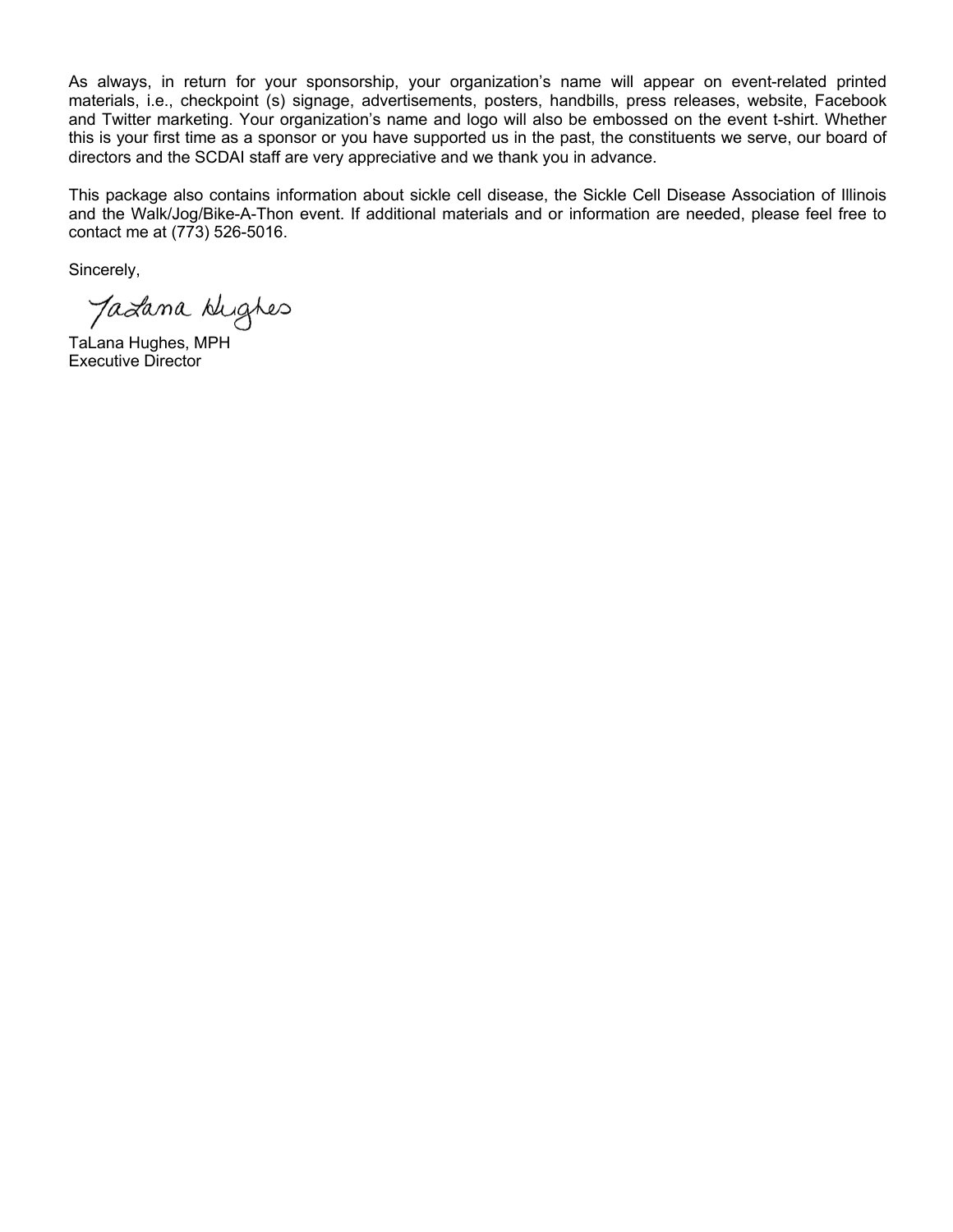#### **MISSION STATEMENT**

Sickle Cell Disease Association of Illinois' (SCDAI) primary mission is to enhance the quality of life for people with sickle cell disease and their families. To effectively achieve this goal, SCDAI acts as an advocate for improved healthcare and services for sickle cell patients by educating and informing the community through outreach programs.

#### **CURRENT PROGRAMS AND PROJECTS**

- FREE on-site Community Hemoglobin Screenings at SCDAI in collaboration with UI Health
- Awardee of a federal Newborn Screening Program (NBSP) that enhances follow-up services for infants who test positive for sickle cell disease, identifies and coordinates resources and referrals for individuals living with Sickle Cell Disease and their families while providing outreach and awareness to the community.
- Partnering with health professionals to unite patients, medical providers and program administrators in treatment, care and education surrounding Sickle Cell Disease and Carrier State to increase access to quality care.
- Conduct educational events pertinent to Sickle Cell Disease, including workshops, seminars, conferences, and training opportunities, for medical providers, their personnel and families.
- Provide counseling, referral services, and direct medical emergency grants to patients in need of medication, equipment, transportation and other medical necessities.
- Sponsor transportation and provide recruitment for a 5 day 4 night summer camping experience for youth ages 7-17 with sickle cell disease
- Provides a Holiday celebration for individuals with sickle cell disease.

#### **HISTORY**

- In 1971 the Sickle Cell Disease Association of Illinois (SCDAI) was founded under the name Midwest Association for Sickle Cell Anemia (MASCA).
- As a founding member, SCDAI is a part of the Sickle Cell Disease of Association of America (SCDAA), a 57 member community-based membership organization, in over 300 communities nationwide and Canada.

#### **OVER 45 YEARS OF SERVICE TO THE SICKLE CELL COMMUNITY**

- Educating and advocating legislators to sponsor a bill to get funding for sickle cell disease (SCD) concerns.
- Organized the first SCD conference in Chicago.
- Petitioned Governor James Thompson to proclaim September as "Sickle Cell Month in Illinois."
- Launched a payroll deduction and direct contributions, which has expanded to include the City of Chicago, Cook County, the Board of Education and the United States Government
- SCDAI is a member of the Community Health Charities of Illinois, which represents over 30 other health agencies.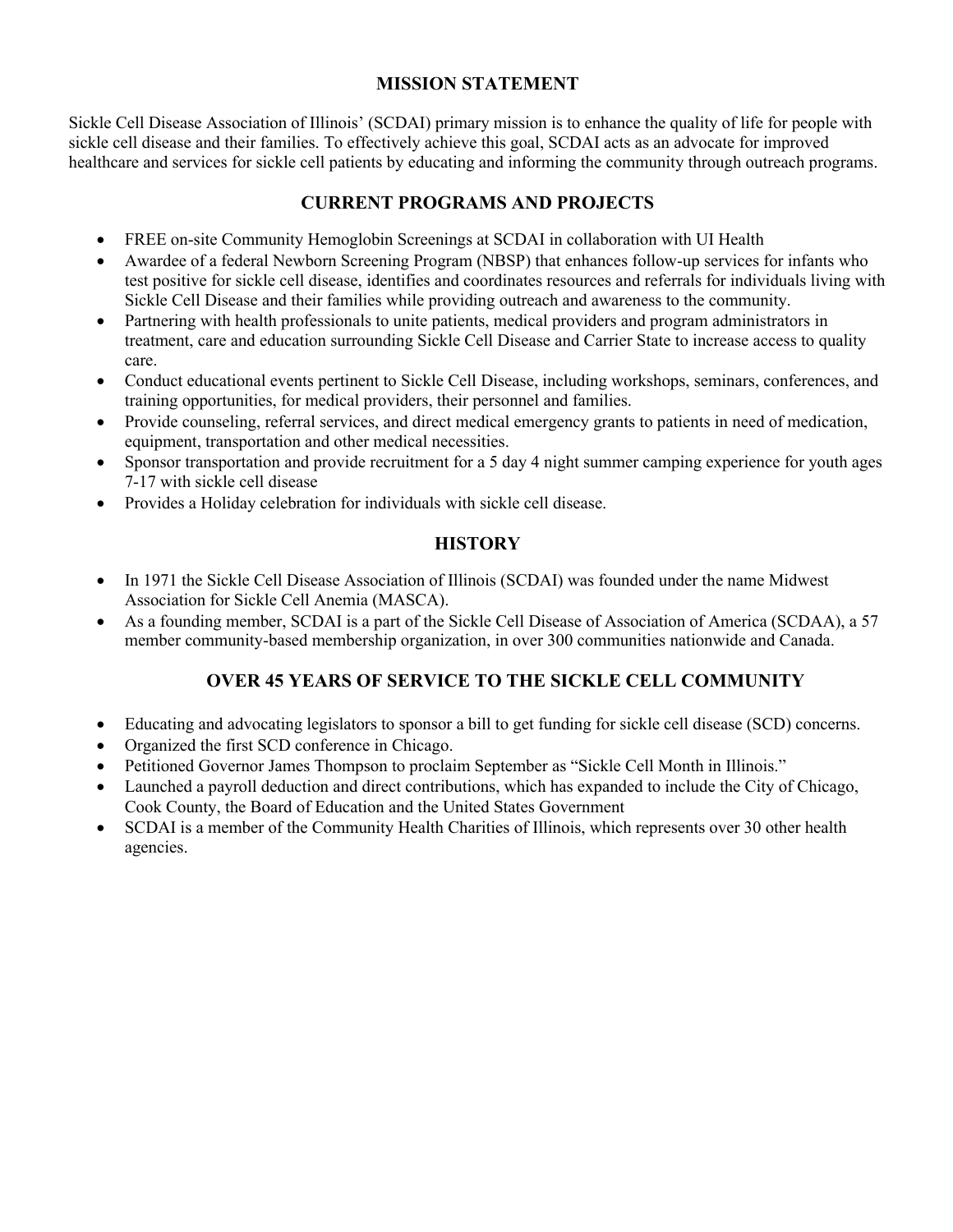## **FACT SHEET**

#### **Sickle Cell Anemia**

- Sickle Cell Anemia is caused by inheriting two sickle genes, one from each parent.
- A person with Sickle Cell Anemia has sickle cells in the blood stream and has the disease.
- People with Sickle Cell Anemia have sickle hemoglobin that makes the red blood cells rigid, and causes some red blood cells to take on a sickle shape.
- Some symptoms associated with Sickle Cell Anemia: anemia, infections, severe pain episodes, strokes, growth and puberty delay, and acute chest syndrome.
- Sickle Cell Anemia is a disease that affects people of all different racial and ethnic backgrounds, including, Africans, Arabians, Israelis, Greeks, Italians, Hispanics and Turks.
- § Sickle Cell Anemia is a life-long disease that is present at birth.
- The average life span for persons with sickle anemia isn't known, but it has improved due to better health care. The majority of people with sickle cell anemia live into adulthood but the average lifespan is shortened.
- § In the United States 1 of 500 Black Americans has Sickle Cell Anemia.
- § Bone marrow transplants are a cure for Sickle Cell Anemia, but every individual with Sickle Cell Anemia is not a candidate for this procedure.

#### **Sickle Cell Trait**

- Sickle Cell Trait occurs when just one sickle cell gene is inherited.
- Over 3.5 million African-American are carriers of the Sickle Cell Trait.
- If you have Sickle Cell Trait:
	- $\triangleright$  You may pass this gene on to your children
	- $\triangleright$  It will never turn into Sickle Cell Disease
	- $\triangleright$  You can have a normal life without symptoms, if you avoid extremes of low oxygen, dehydration, pressure changes or extreme exhaustion.
- **•** If both parents have Sickle Cell Trait, each time a child is born there is a 25% chance the child will have Sickle Cell Anemia.
- Since you do not get sick from having Sickle Cell Trait, you will not know whether you have it unless you take a special blood test.
- § All people of child bearing age should be tested to find out whether they have Sickle Cell Trait.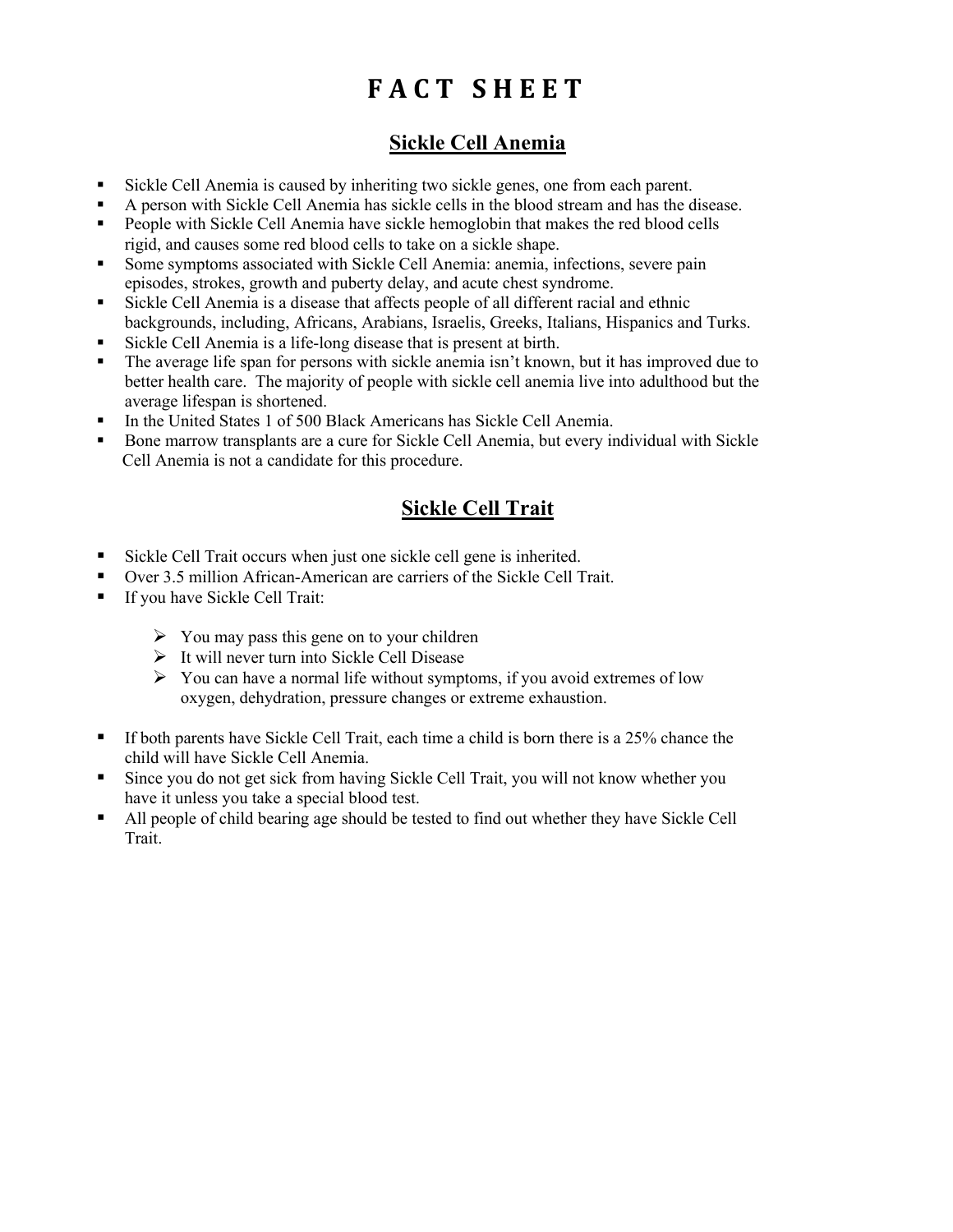## **EVENT FACT SHEET**

- **WHAT:** The Sickle Cell Disease Association of Illinois (SCDAI) is celebrating its 48th Annual "Walk*/Jog/Bike-A-Thon (WJBAT)" "FUN"Raiser for Sickle Cell*
- **WHEN:** Saturday September 24, 2022  $\odot$
- **WHERE:** Marquette Park 67<sup>th</sup> & Mann Dr. (Kedzie)
- **PURPOSE:** To raise funds that enable SCDAI to continue to provide programs and services to sickle cell patients and their families for another 50 years! SCDAI founded in 1971 is a 501 (c) (3) non-profit community- based organization located at 8108 South Western Avenue in Chicago, Illinois.

#### **PARTICIPATION REQUIRMENTS:**

Adult registration fee is \$30.00 per participant 21 and over; youth ages 5 to 20 registration fee is \$15.00. The Adult registration fee includes a WJBAT Shirt and other promotional give-a-ways.

Participants agree to solicit donations and send all collected donations to SCDAI to help support and continue our programs and services.

Registration is available on our website or by contacting the SCDAI office:

- Phone: (773) 526-5016
- Fax: (773) 526-5012
- Website: www.scdai.org
- Email: sicklecelldisease-illinois@scdai.org

## SPONSORSHIP LEVELS

### Platinum- \$2,500

- Will be recognized during the event as a platinum sponsor for this event
- Your Identification & logo will appear on our website, social media postings, newsletters and flyers
- Your name and logo will appear on the event t-shirt
- You will be provided with four paid registration admissions to the event
- Exhibitor table with two chairs

## Gold- \$1,000

- Your Identification & logo will appear on our website & social media recognition
- Your name and logo will appear on the event t-shirt